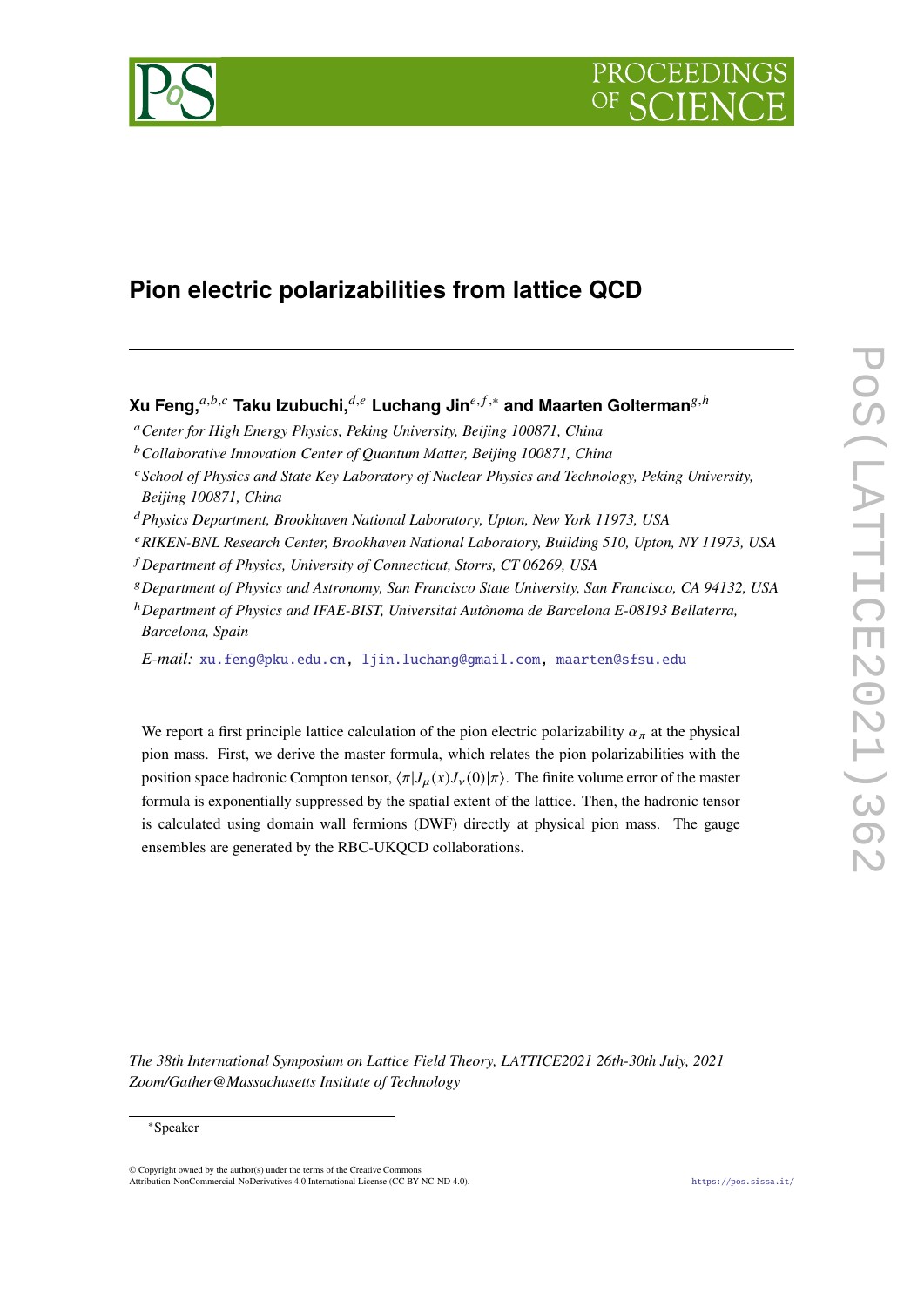#### **1. Introduction**

Polarizabilities describe the leading energy shift for a neutral particle in a constant electric and magnetic field. In Minkowski space-time convention, we have [\[1\]](#page-7-0):

$$
H_{\text{eff}} = -\frac{4\pi}{2}\alpha E^2 - \frac{4\pi}{2}\beta B^2 \quad \text{(Minkowski)}\,,\tag{1}
$$

where  $\alpha$  is the electric and  $\beta$  is the magnetic polarizability. In Euclidean space-time, the convention for the electric field is different. Therefore, we have

$$
H_{\text{eff}} = \frac{4\pi}{2}\alpha E^2 - \frac{4\pi}{2}\beta B^2 \quad \text{(Euclidean)}\,. \tag{2}
$$

In the following discussion, we will use the Euclidean space-time convention by default. Based on this definition, the polarizabilities of neutral particles can be related to the low energy behavior of the hadronic Compton tensor,  $\langle N|J_u(x)J_v(0)|N\rangle$ . For a charged particle, polarizability can also be defined via the low energy behavior of the hadronic Compton tensor after subtracting the Born term contribution. The electric current operator is defined as follow

$$
J_{\mu}(x) = J_{\mu}(t_x, \vec{x}) = e \Big( e_{\mu} \bar{u} \gamma_{\mu} u + e_{d} \bar{d} \gamma_{\mu} d + e_s \bar{s} \gamma_{\mu} s \Big) , \qquad (3)
$$

where  $e_u = 2/3$ ,  $e_d = e_s = -1/3$ , and  $\alpha_{\text{QED}} = e^2/(4\pi) \approx 1/137$ . The  $\gamma_\mu$  matrices satisfy the anti-commutation relation:  $\{\gamma_{\mu}, \gamma_{\nu}\} = 2\delta_{\mu, \nu}$ .

Two-loop calculations of the pion polarizabilities using Chiral perturbation theory have been done for both the charged pion  $[2-4]$  $[2-4]$  and the neutral pion  $[5, 6]$  $[5, 6]$  $[5, 6]$ . There are also some lattice calculations from first principle using the background field method [\[7–](#page-8-0)[9\]](#page-8-1). There are also attempts to use hadronic Compton tensor with small momentum transfer to extract polarizablities [\[10,](#page-8-2) [11\]](#page-8-3). Realistic lattice calculations along this direction are also underway.

In this work, we derive different position space formulas using the hadronic tensor to obtain the pion electric polarizabilities. We demonstrate these formulas allow efficient lattice calculations and will show some numerical results. In particular, we emphasis the finite volume errors of the master formula obtained are exponentially suppressed by the spatial lattice size  $L$ .

#### **2. Formulation**

#### **2.1 Neutral pion**

We start the derivation in finite volume to avoid the infinities from the infinite volume. However, we assume a periodic boundary box with very large volume (much larger than the real lattice size) so the finite volume effects can be neglected. We will analyze the finite volume effects of possible lattice calculations after we obtained the final expression.

Consider the zero momentum neutral pion correlation function ( $t_{snk} \gg 0 \gg t_{src}$ ) in the presence of very smooth and slow varying external vector potential  $A_u(x) = A_u(t_x, \vec{x})$ , which is only nonzero in the middle region of the pion correlation function. We expect the neutral pion correlation function takes the following form according to the definition of the pion polarizabilities.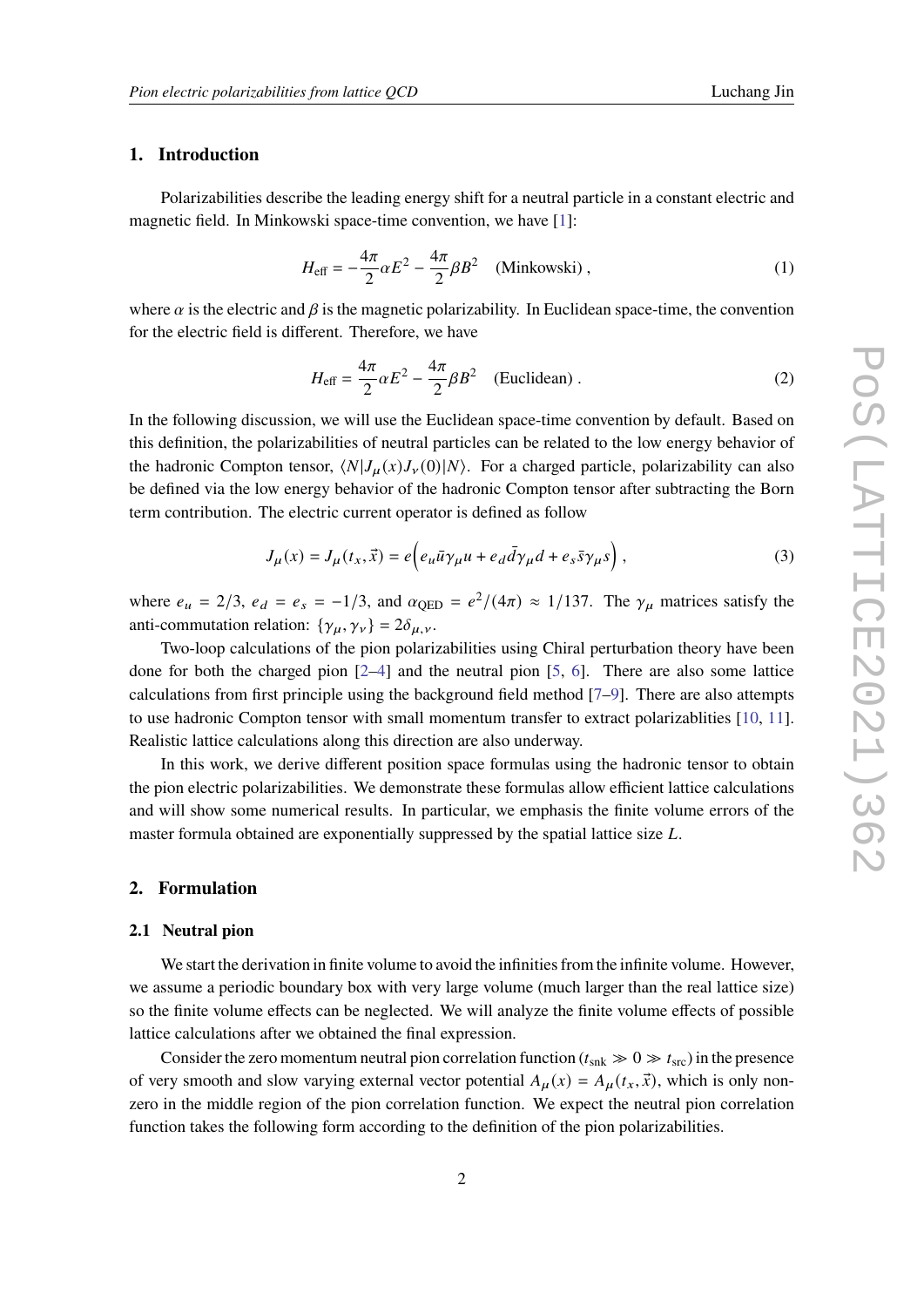where  $\pi^{0}(t)$  is a pion field with vanishing spatial momentum. We can also calculate the correlation function as a perturbative expansion in the vector potential  $A_{\mu}$ :

$$
\langle T\pi^0(t_{\rm snk})\pi^0(t_{\rm src})\rangle_{A_\mu} = \langle T\pi^0(t_{\rm snk})\pi^0(t_{\rm src})\rangle + \langle T\pi^0(t_{\rm snk})\int_x iA_\mu(x)J_\mu(x)\pi^0(t_{\rm src})\rangle \qquad (5)
$$

$$
+ \frac{1}{2}\langle T\pi^0(t_{\rm snk})\int_x iA_\mu(x)J_\mu(x)\int_y iA_\nu(y)J_\nu(y)\pi^0(t_{\rm src})\rangle.
$$

For the neutral pion,

$$
\langle \pi^0(t_{\rm snk}) J_\mu(x) \pi^0(t_{\rm src}) \rangle = 0 \tag{6}
$$

Combine the above equations and use translational invariance, we obtain:

<span id="page-2-0"></span>
$$
\frac{4\pi}{2} \int_{x} \frac{\alpha_{\pi^{0}} E^{2}(x) - \beta_{\pi^{0}} B^{2}(x)}{L^{3}}
$$
\n
$$
= \frac{1}{2} \int_{x} \left( \int_{y} A_{\mu}(x+y) A_{\nu}(y) \right) \frac{\langle T\pi^{0}(t_{\rm snk}) J_{\mu}(x) J_{\nu}(0)\pi^{0}(t_{\rm src}) \rangle}{\langle T\pi^{0}(t_{\rm snk})\pi^{0}(t_{\rm src}) \rangle} \tag{7}
$$

$$
= \frac{1}{2} \int_{x} \left( \int_{y} A_{\mu}(x+y) A_{\nu}(y) \right) \frac{1}{2M_{\pi}} \langle \pi^{0} | T J_{\mu}(x) J_{\nu}(0) | \pi^{0} \rangle . \tag{8}
$$

In the second step, we have rewrite the correlation function in terms of the matrix elements of the zero momentum pion state. Actually, we need to subtract the vacuum contribution in the above formula (note the above derivation is valid without the pion as well, in which case we would obtain the vacuum fermion sea energy shift due to the E&M field):

<span id="page-2-2"></span>
$$
\frac{\langle T\pi^0(t_{\rm shk})J_{\mu}(x)J_{\nu}(0)\pi^0(t_{\rm src})\rangle}{\langle T\pi^0(t_{\rm shk})\pi^0(t_{\rm src})\rangle} \rightarrow \frac{\langle T\pi^0(t_{\rm shk})J_{\mu}(x)J_{\nu}(0)\pi^0(t_{\rm src})\rangle}{\langle T\pi^0(t_{\rm shk})\pi^0(t_{\rm src})\rangle} - \langle TJ_{\mu}(x)J_{\nu}(0)\rangle.
$$
\n(9)

We will assume this subtraction in later discussion without explicitly writing it down.

At this point, we can consider some specific choice of vector potential. Focusing on the electric polarizability, we can choose:

$$
\vec{A}(t_x) = \vec{A}(t_x, \vec{x}) = \vec{A}(x) , \qquad (10)
$$

while taking the time component of the vector potential equal to zero. Only the electric field is non-zero with this choice. Apply the general formula Eq. [\(8\)](#page-2-0), we obtain:

<span id="page-2-1"></span>
$$
I_{\text{eff}} = \int_{t_x} \frac{4\pi}{2} \alpha_{\pi^0} E^2(t_x) \tag{11}
$$

$$
= \int_{t_x, \vec{x}} \left( \int_{t_y} A_i(t_x + t_y) A_j(t_y) \right) \frac{1}{2M_\pi} \frac{1}{2} \langle \pi^0 | T J_i(t_x, \vec{x}) J_j(0, \vec{0}) | \pi^0 \rangle . \tag{12}
$$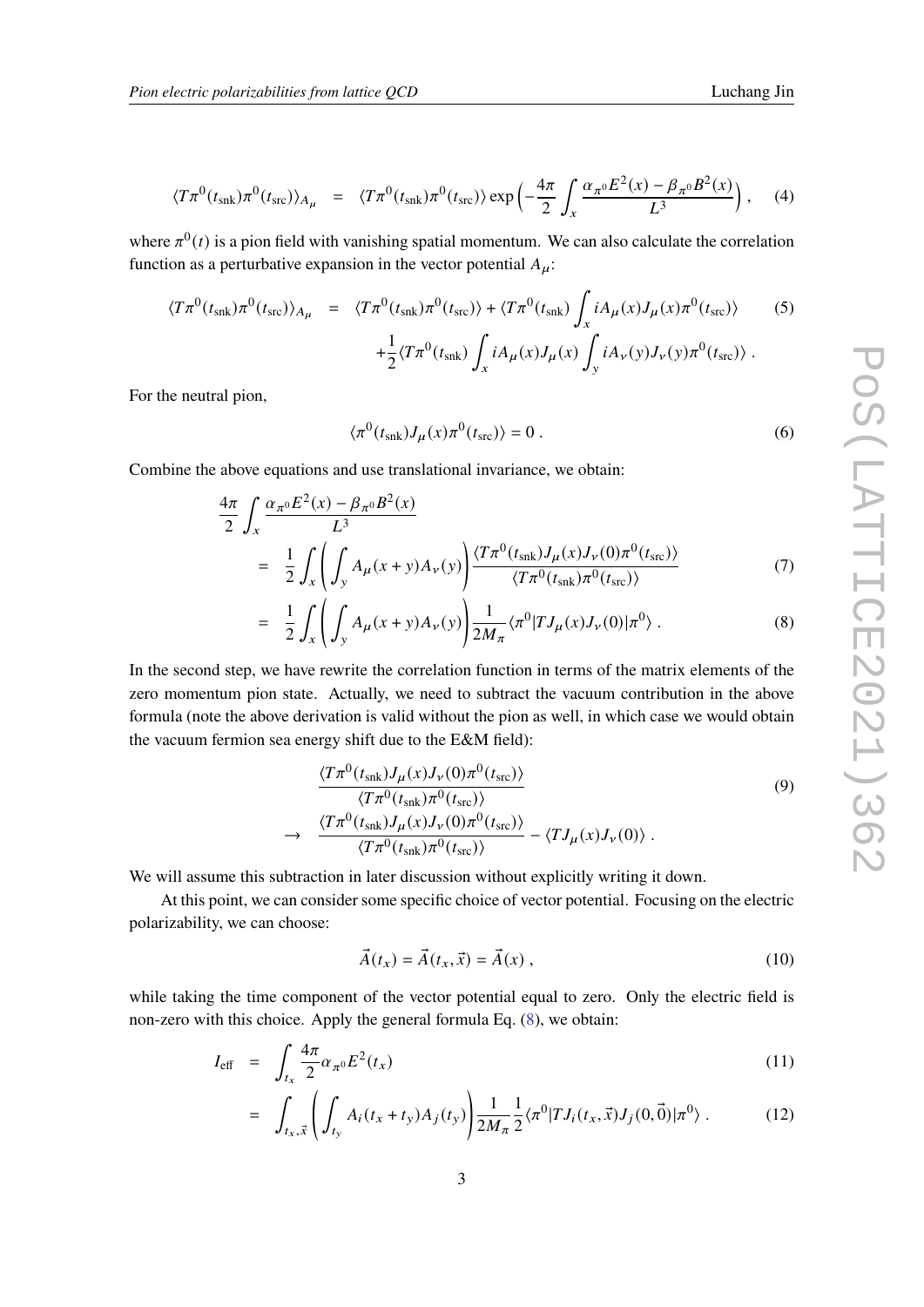Since we choose the vector potential to vary very slowly, we can expand the time dependence of  $\vec{A}$ :

<span id="page-3-0"></span>
$$
A_i(t_x + t_y) \approx A_i(t_y) + t_x \partial_t A_i(t_y) + \frac{1}{2} t_x^2 \partial_t^2 A_i(t_y) + \dots
$$
 (13)

Due to the current conservation  $(\partial_{\mu}^{x}J_{\mu}(t_{x},\vec{x})=0)$ :

$$
\int_{t_x,\vec{x}} \langle \pi^0 | T J_i(t_x,\vec{x}) J_j(0,\vec{0}) | \pi^0 \rangle = \int_{t_x,\vec{x}} \partial_{\mu}^x \langle \pi^0 | T x_i J_{\mu}(t_x,\vec{x}) J_j(0,\vec{0}) | \pi^0 \rangle = 0 , \qquad (14)
$$

and time reflection symmetry:

$$
\int_{t_x,\vec{x}} t_x \langle \pi^0 | T J_i(t_x,\vec{x}) J_j(0,\vec{0}) | \pi^0 \rangle = 0 , \qquad (15)
$$

the first two terms in Eq. [\(13\)](#page-3-0) do not contribute to  $I_{\text{eff}}$  in Eq. [\(12\)](#page-2-1). Only the third term remains. Therefore

$$
I_{\text{eff}} = \frac{1}{2} \int_{t_x, \vec{x}, t_y} A_j(t_y) \frac{1}{2} t_x^2 \partial_t^2 A_i(t_y) \frac{1}{2M_\pi} \langle \pi^0 | T J_i(t_x, \vec{x}) J_j(0, \vec{0}) | \pi^0 \rangle . \tag{16}
$$

Integrating by part and noticing the matrix element is only non-zero (after integration) when  $i = j$ , we obtain:

$$
I_{\text{eff}} = -\frac{1}{2} \int_{t_{y}} \frac{1}{2} \partial_{t} \vec{A}(t_{y}) \cdot \partial_{t} \vec{A}(t_{y}) \int_{t_{x}, \vec{x}} \frac{1}{3} t_{x}^{2} \frac{1}{2M_{\pi}} \langle \pi^{0} | T \vec{J}(t_{x}, \vec{x}) \cdot \vec{J}(0, \vec{0}) | \pi^{0} \rangle . \tag{17}
$$

Comparing the above equation with Eq. [\(11\)](#page-2-1), we obtain for  $\alpha_{\pi^0}$ :

<span id="page-3-1"></span>
$$
\alpha_{\pi^0} = -\int_{t_x, \vec{x}} \frac{t_x^2}{24\pi} \frac{1}{2M_\pi} \langle \pi^0 | T \vec{J}(t_x, \vec{x}) \cdot \vec{J}(0, \vec{0}) | \pi^0 \rangle . \tag{18}
$$

This is our master formula in this paper to obtain  $\alpha_{\pi^0}$ . While the above equation seems positive definite, it does not imply  $\alpha_{\pi^0} > 0$ . The reason is that the vacuum contribution needs to be subtracted as indicated in Eq. [\(9\)](#page-2-2).

It is possible to use the general Eq. [\(8\)](#page-2-0) with a different choice of  $A_\mu(x)$ . For example, we can choose a mostly time independent field  $A_u(x) = A_u(\vec{x})$  within a very long time interval with length  $t_{\text{int}}$ . The fields smoothly vanishes outside the time interval. We have the following relations:

$$
\int_{t_x,\vec{x}} E^2(t_x,\vec{x}) \approx t_{\rm int} \int_{\vec{x}} E^2(\vec{x}) , \qquad (19)
$$

$$
\int_{t_x, \vec{x}} B^2(t_x, \vec{x}) \approx t_{\text{int}} \int_{\vec{x}} B^2(\vec{x}) . \tag{20}
$$

With this choice of vector potential, we can similarly derive the the following formulas for  $\alpha_{\pi^0}$  and  $\beta_{\pi^0}$ :

<span id="page-3-2"></span>
$$
\alpha_{\pi^0} = -\int_{t_x, \vec{x}} \frac{\vec{x}^2}{24\pi} \frac{1}{2M_{\pi}} \langle \pi^0 | T J_t(t_x, \vec{x}) J_t(0, \vec{0}) | \pi^0 \rangle , \qquad (21)
$$

$$
\beta_{\pi^0} = \int_{t_x, \vec{x}} \frac{\vec{x}^2}{48\pi} \frac{1}{2M_{\pi}} \langle \pi^0 | T \vec{J}(t_x, \vec{x}) \cdot \vec{J}(0, \vec{0}) | \pi^0 \rangle
$$
\n
$$
= - \int_{t_x, \vec{x}} \frac{1}{24\pi} \frac{1}{2M_{\pi}} \langle \pi^0 | T \vec{x} \cdot \vec{J}(t_x, \vec{x}) \vec{x} \cdot \vec{J}(0, \vec{0}) | \pi^0 \rangle .
$$
\n(22)

Since the matrix elements satisfy the current conservation condition, we can obtain different but equivalent formulas for both  $\alpha_{\pi^0}$  and  $\beta_{\pi^0}$ .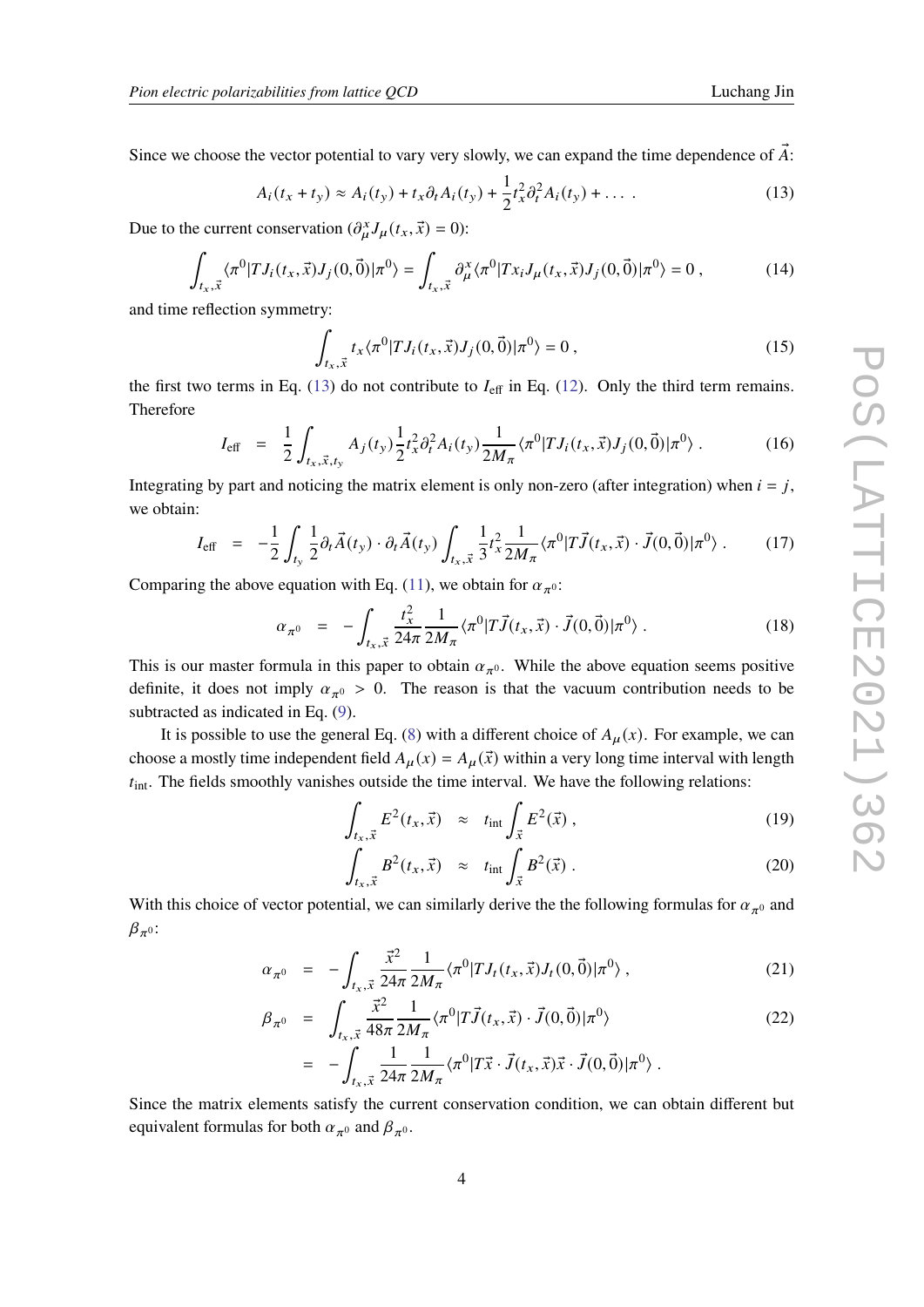#### **2.2 Charged pion**

The charged pion polarizabilities are more conveniently defined via low-energy expansion coefficients of the (virtual) Compton scattering processes after the leading generalized Born terms being subtracted.

<span id="page-4-0"></span>
$$
\langle \pi | T J_{\mu}(t_x, \vec{x}) J_{\nu}(0, \vec{0}) | \pi \rangle_S = \langle \pi | T J_{\mu}(t_x, \vec{x}) J_{\nu}(0, \vec{0}) | \pi \rangle - \langle \pi | T J_{\mu}(t_x, \vec{x}) J_{\nu}(0, \vec{0}) | \pi \rangle_{\text{Born}} . (23)
$$

The Born term can be defined as Eq. (115) in Ref. [\[1\]](#page-7-0). For the Compton scattering processes, in case where the photons are on-shell, the Born term is equal to the scalar QED contribution. If the photons are off-shell, the (generalized) Born term is defined to include the electromagnetic form factor of the pions. The Euclidean space-time expression for the Born term is:

$$
T_{\mu,\nu}^{\text{Born}}(q_t, \vec{q}) = \int_{t_x, \vec{x}} e^{iq_t t_x - i\vec{q} \cdot \vec{x}} \langle \pi | T J_{\mu}(t_x, \vec{x}) J_{\nu}(0, \vec{0}) | \pi \rangle \tag{24}
$$

$$
= e^{2}F^{2}(q_{t}^{2} + \vec{q}^{2})\left(2\delta_{\mu,\nu} - \frac{(2p+q)_{\mu}(2p+q)_{\nu}}{(p+q)^{2} + M_{\pi}^{2}} - \frac{(2p-q)_{\mu}(2p-q)_{\nu}}{(p-q)^{2} + M_{\pi}^{2}}\right), (25)
$$

where  $p = (i M_\pi, \vec{0})$ .

After the Born term subtraction, the polarizabilies for both neutral and charged pions can be defined in a uniform way as the low-energy expansion coefficients. Therefore, the derived formulas Eqs. [\(18](#page-3-1)[,21,22,23\)](#page-3-2) is valid for the charged pions if we use the Born term subtracted Compton tensor defined in Eq.  $(23)$ . <sup>[1](#page-4-1)</sup>

In particular, for our master equation, Eq. [\(18\)](#page-3-1), we can explicitly calculate the Born term contribution, which we need to subtract. Based on the Born term definition, we have:

<span id="page-4-2"></span>
$$
\left. \frac{\partial^2}{\partial q_t^2} T_{k,k}^{\text{Born}}(q_t, \vec{0}) \right|_{q_t=0} = - \int_{t_x, \vec{x}} t_x^2 \langle \pi | T J_k(t_x, \vec{x}) J_k(0, \vec{0}) | \pi \rangle_{\text{Born}} \tag{26}
$$

$$
= \frac{\partial^2}{\partial q_t^2} \left( e^2 F^2(q_t^2) 2 \delta_{k,k} \right). \tag{27}
$$

For charged pion, we have  $F_{\pi^{\pm}}(q^2) \approx 1 - r_{\pi}^2 q^2/6$ , where  $r_{\pi} = 0.659(4)$  fm [\[13\]](#page-8-4), is the  $\pi^{\pm}$  charge radius. Combining Eqs. [\(18,](#page-3-1)[23](#page-4-0)[,26,27\)](#page-4-2), we obtain the expression for  $\alpha_{\pi^{\pm}}$ :

<span id="page-4-3"></span>
$$
\alpha_{\pi^{\pm}} = -\int_{t_x, \vec{x}} \frac{t_x^2}{24\pi} \frac{1}{2M_{\pi}} \langle \pi^{\pm} | T \vec{J}(t_x, \vec{x}) \cdot \vec{J}(0, \vec{0}) | \pi^{\pm} \rangle - \alpha_{\pi^{\pm}}^{\text{Born}}, \tag{28}
$$

where  $\alpha_{\pi^{\pm}}^{\text{Born}} = -\alpha_{\text{QED}} \frac{r_{\pi}^2}{3M_{\pi}} = -14.94(18) \times 10^{-4} \text{ fm}^3$ .

#### **3. Lattice calculation**

On the lattice, we calculate the Euclidean space-time hadronic Compton tensor from the four-point function:

$$
\frac{1}{2M_{\pi}}\langle\pi|T J_{\mu}(t_x,\vec{x})J_{\nu}(0,\vec{0})|\pi\rangle=L^3\frac{\langle\pi(t_x+t_{\text{sep}})J_{\mu}(t_x,\vec{x})J_{\nu}(0,\vec{0})\pi^{\dagger}(-t_{\text{sep}})\rangle_L}{\langle\pi(t_x+t_{\text{sep}})\pi^{\dagger}(-t_{\text{sep}})\rangle_L},\qquad(29)
$$

<span id="page-4-1"></span><sup>1</sup>For neutral pions, the formulas are valid with or without the Born term subtraction, i.e.  $\alpha_{\pi^0}^{\text{Born}} = 0$ .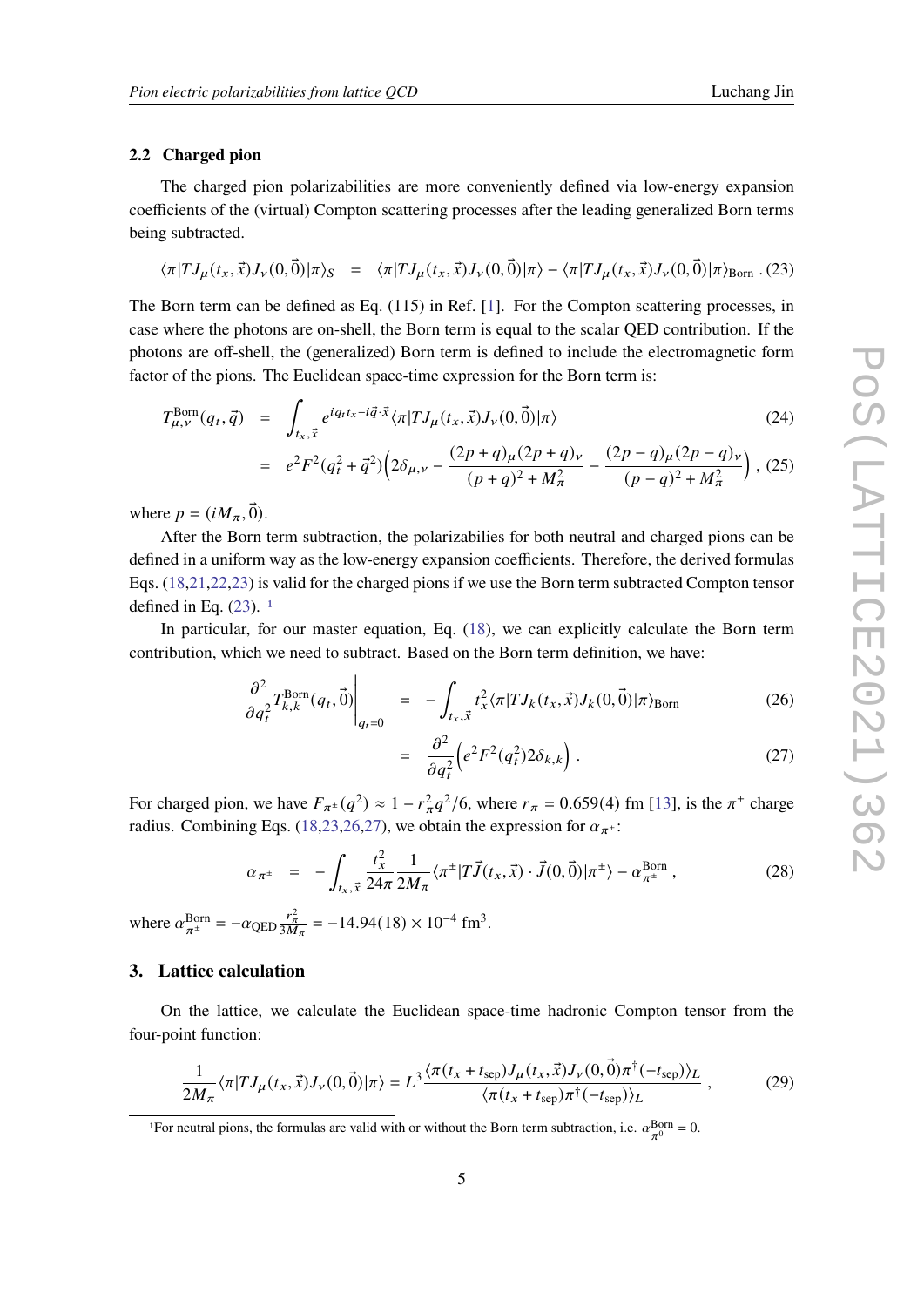where we use Coulomb gauge fixed wall source for the pion operator  $\pi(t)$ , and  $t_{\text{sep}}$  is the time separation between the current operator and the pion interpolating operator. The separation  $t_{\rm sep}$  is fixed for each ensemble and set to be large enough (∼ 1.5 fm) to ensure projection to the pion state. Calculation of the hadronic Compton tensor is performed on four ensembles generated by the RBC and UKQCD collaborations. The names and attributes of the ensembles are shown in Table [1.](#page-5-0) The properties of these ensembles are studied in detail in Ref. [\[12\]](#page-8-5).

To study the size of the excited states contamination in our calculation, we define the following ratio:

<span id="page-5-2"></span>
$$
R(t) = \frac{\langle \pi(t)\pi^{\dagger}(-t) \rangle_L}{\cosh\left(M_\pi(2t - T/2)\right)}
$$
(30)

<span id="page-5-0"></span>The ratio should reach constant for large enough  $t$ , and its deviation from that constant at small  $t$ represent the norm of the excited states. The lattice results of the above ratio is plotted in Figure [1.](#page-5-1) It can be seen that the norms of the excited states are below 1 % and are statistically insignificant.

|     | Volume            | $a^{-1}$ (GeV) | $L$ (fm) | $M_\pi$ (MeV) | $t_{\rm sep}(a)$ |
|-----|-------------------|----------------|----------|---------------|------------------|
| 48I | $48^3 \times 96$  | 1.730(4)       | 5.5      | 135           | 12               |
| 64I | $64^3 \times 128$ | 2.359(7)       | 5.4      | 135           | 18               |
| 24D | $24^3 \times 64$  | 1.0158(40)     | 4.7      | 142           |                  |
| 32D | $32^3 \times 64$  | 1.0158(40)     | 6.2      | 142           |                  |

<span id="page-5-1"></span>**Table 1:** List of the ensembles used in the calculations and their properties. They are generated by the RBC and UKQCD collaborations. [\[12\]](#page-8-5) Note we use a partially quenched quark mass for 48I and 64I ensembles. The unitary pion mass for both 48I and 64I ensembles is 139 MeV. We use unitary quark masses for all the other ensembles.



**Figure 1:** Ratio of the pion correlation function and its pion state contribution normalized at  $t_{\text{sep}}$ .  $R(t)$  is defined in Eq.  $(30)$ . Vertical lines correspond to  $t<sub>sep</sub>$  used for each ensemble.

In this calculation of the pion polarizabilities, we only included the contribution from the quark connected diagrams, which are shown in Figure [2.](#page-6-0) We plot the results in Figure [3](#page-6-1) as a function of  $t$ :

<span id="page-5-3"></span>
$$
\alpha_{\pi}(t) = -\int_{-t < t_x < t} \int_{\vec{x}} \frac{t_x^2}{24\pi} \frac{1}{2M_{\pi}} \langle \pi | T \vec{J}(t_x, \vec{x}) \cdot \vec{J}(0, \vec{0}) | \pi \rangle - \alpha_{\pi}^{\text{Born}} \,. \tag{31}
$$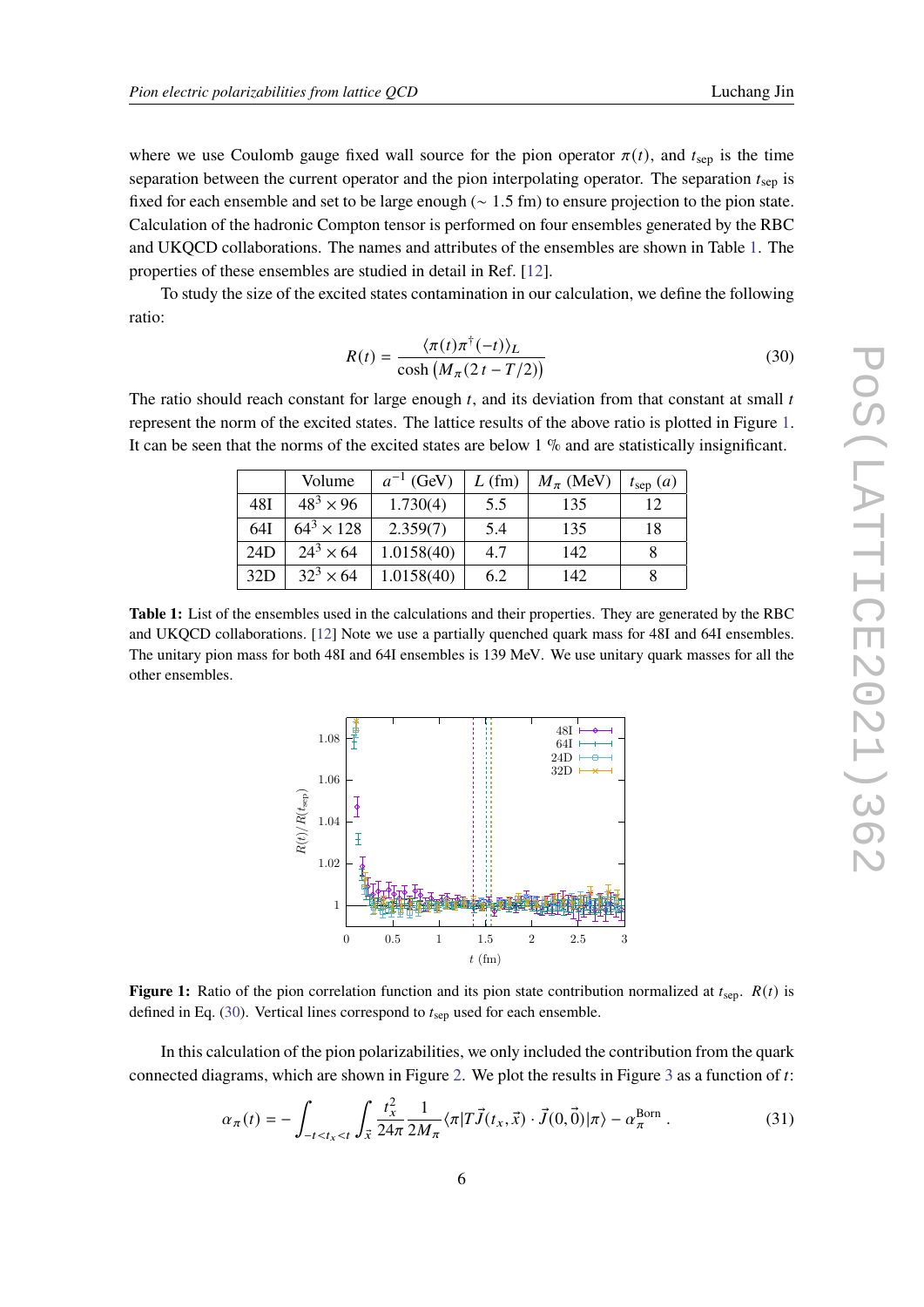<span id="page-6-0"></span>

**Figure 2:** Quark connected diagrams of the four-point hadronic function (hadronic Compton tensor) used to calculate the pion polarizabilities. The dot represent the vector current operator insertion.

<span id="page-6-1"></span>

**Figure 3:** Electric polarizabilities of charged pion (left) and neutral pion (right). The *t* dependence is given by Eq. [\(31\)](#page-5-3),  $\alpha_{\pi} = \alpha_{\pi}(t \rightarrow +\infty)$ . ChPT results are from Ref. [\[2–](#page-7-1)[6\]](#page-7-4).

<span id="page-6-2"></span>

**Figure 4:** Difference of the electric polarizabilities between charged pion and neutral pion  $\alpha_{\pi^{\pm}} - \alpha_{\pi^0}$ . The t dependence is given by Eq. [\(31\)](#page-5-3),  $\alpha_{\pi} = \alpha_{\pi}(t \rightarrow +\infty)$ . ChPT results are from Ref. [\[2–](#page-7-1)[6\]](#page-7-4).

This is the partial sum of the *t* integral of our master formula Eq. [\(18,](#page-3-1)[28\)](#page-4-3), and  $\alpha_{\pi} = \alpha_{\pi} (t \rightarrow +\infty)$ .

We notice that the difference between the electric polarizabilities of the charged pion and the neutral pion  $\alpha_{\pi^{\pm}} - \alpha_{\pi^0}$  only depends on the left diagram in Figure [2](#page-6-0) (and a disconnected diagram which we ignore). The numerical lattice result for this diagram is more precise than the other diagram. Therefore, we plot the difference in Figure [4.](#page-6-2) In the right plot, we find the finite volume effect is very small since the results from the 24D and 32D ensembles agree well.

### **4. Conclusion**

We have derived several position space formulas for calculating the polarizabilities of both neutral and charged hadrons on the lattice, using pions as example. The finite volume effect of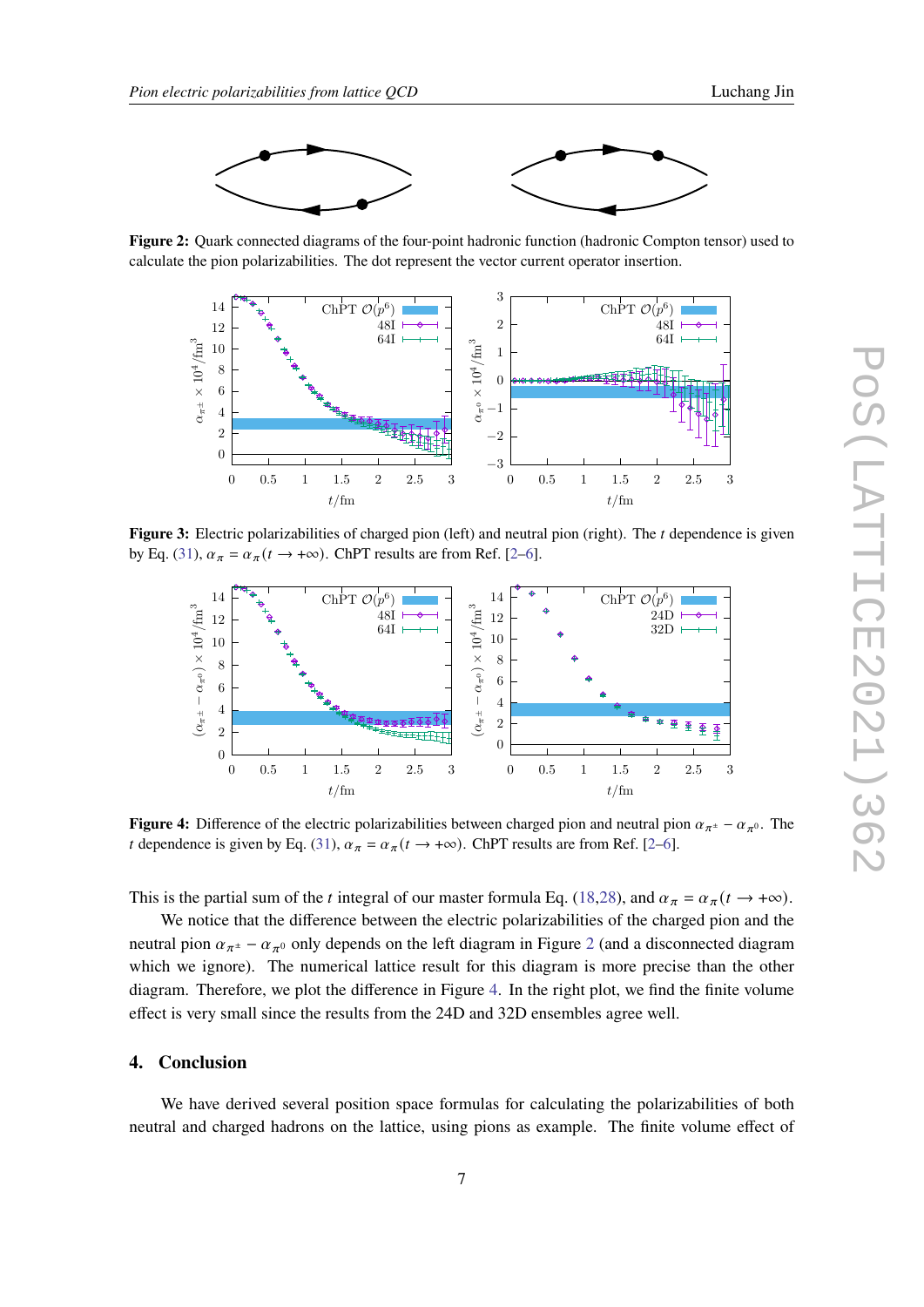all these type of formulas is exponentially suppressed by the lattice size and it is found to be numerically small in our lattice calculation as well. We also find the finite volume effects to be about 1% in one-loop ChPT, for the charged minus neutral difference. We have calculated the electric polarizabilities for both charged and neutral pion. At present, the lattice results tend to be lower than the ChPT predictions in the charged minus neutral difference. Further investigation is needed to reach firm conclusions. Improvement of the precision of the lattice calculation in the future is possible.

#### **5. Acknowledgements**

We would like to thank the RBC/UKOCD for the ensembles they have supplied and useful discussion many of the members therein have provided. We also thank Heng-Tong Ding for helpful discussions, which initiate this work. L.C.J. acknowledges support by DOE Office of Science Early Career Award DE-SC0021147 and DOE grant DE-SC0010339. X.F. is supported in part by NSFC of China under Grants No. 11775002, No. 12125501 and No. 12070131001 and National Key Research and Development Program of China under Contracts No. 2020YFA0406400. M.G. is supported by the U.S.Department of Energy, Office of Science, Office of High Energy Physics, under Award No. DE-SC0013682. We developed the computational code based on the Columbia Physics System (https://github.com/RBC-UKQCD/CPS) and Grid (https://github.com/paboyle/Grid). The computation was performed under the ALCC Program of the US DOE on the Blue Gene/Q (BG/Q) Mira computer at the Argonne Leadership Class Facility, a DOE Office of Science Facility supported under Contract DE-AC02-06CH11357. Computations for this work were carried out in part on facilities of the USQCD Collaboration, which are funded by the Office of Science of the U.S. Department of Energy.

### **References**

- <span id="page-7-0"></span>[1] M. Moinester and S. Scherer, Int. J. Mod. Phys. A **34**, no.16, 1930008 (2019) doi:10.1142/S0217751X19300084 [arXiv:1905.05640 [hep-ph]].
- <span id="page-7-1"></span>[2] U. Burgi, Phys. Lett. B **377**, 147-152 (1996) doi:10.1016/0370-2693(96)00304-8 [arXiv:hepph/9602421 [hep-ph]].
- [3] U. Burgi, Nucl. Phys. B **479**, 392-426 (1996) doi:10.1016/0550-3213(96)00454-3 [arXiv:hepph/9602429 [hep-ph]].
- <span id="page-7-2"></span>[4] J. Gasser, M. A. Ivanov and M. E. Sainio, Nucl. Phys. B **745**, 84-108 (2006) doi:10.1016/j.nuclphysb.2006.03.022 [arXiv:hep-ph/0602234 [hep-ph]].
- <span id="page-7-3"></span>[5] S. Bellucci, J. Gasser and M. E. Sainio, Nucl. Phys. B **423**, 80-122 (1994) [erratum: Nucl. Phys. B **431**, 413-414 (1994)] doi:10.1016/0550-3213(94)90566-5 [arXiv:hep-ph/9401206 [hep-ph]].
- <span id="page-7-4"></span>[6] J. Gasser, M. A. Ivanov and M. E. Sainio, Nucl. Phys. B **728**, 31-54 (2005) doi:10.1016/j.nuclphysb.2005.09.010 [arXiv:hep-ph/0506265 [hep-ph]].